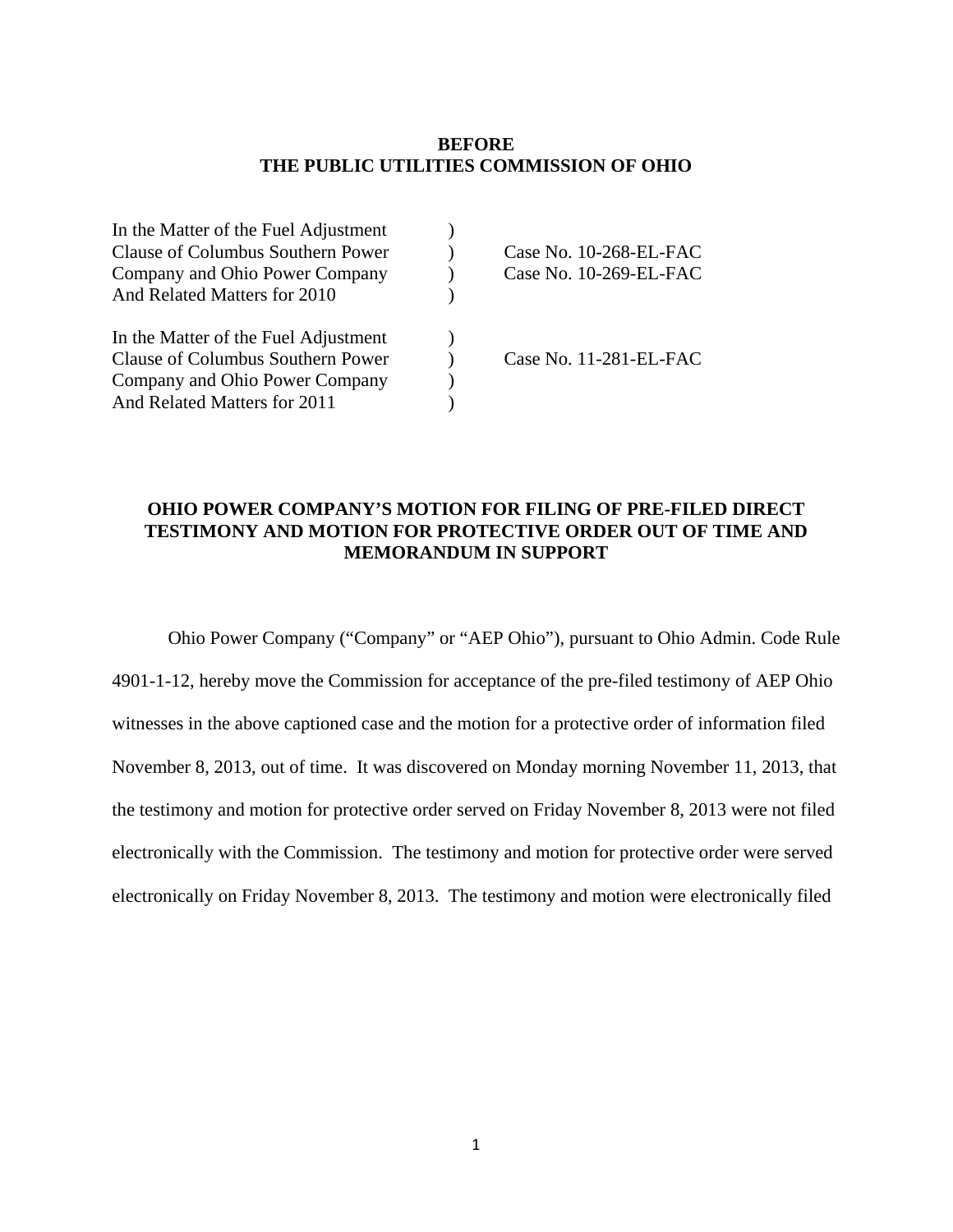with the Commission on Monday November 11, 2013 and this motion seeks for acceptance of these documents.

Respectfully submitted,

//s// Matthew J. Satterwhite Matthew J. Satterwhite Yazen Alami Steven T. Nourse 1 Riverside Plaza, 29<sup>th</sup> Floor Columbus, Ohio 43215-2373 Telephone: (614) 716-1915 Facsimile: (614) 716-2950 mjsatterwhite@aep.com yalami@aep.com stnourse@aep.com

 **Counsel for Ohio Power Company**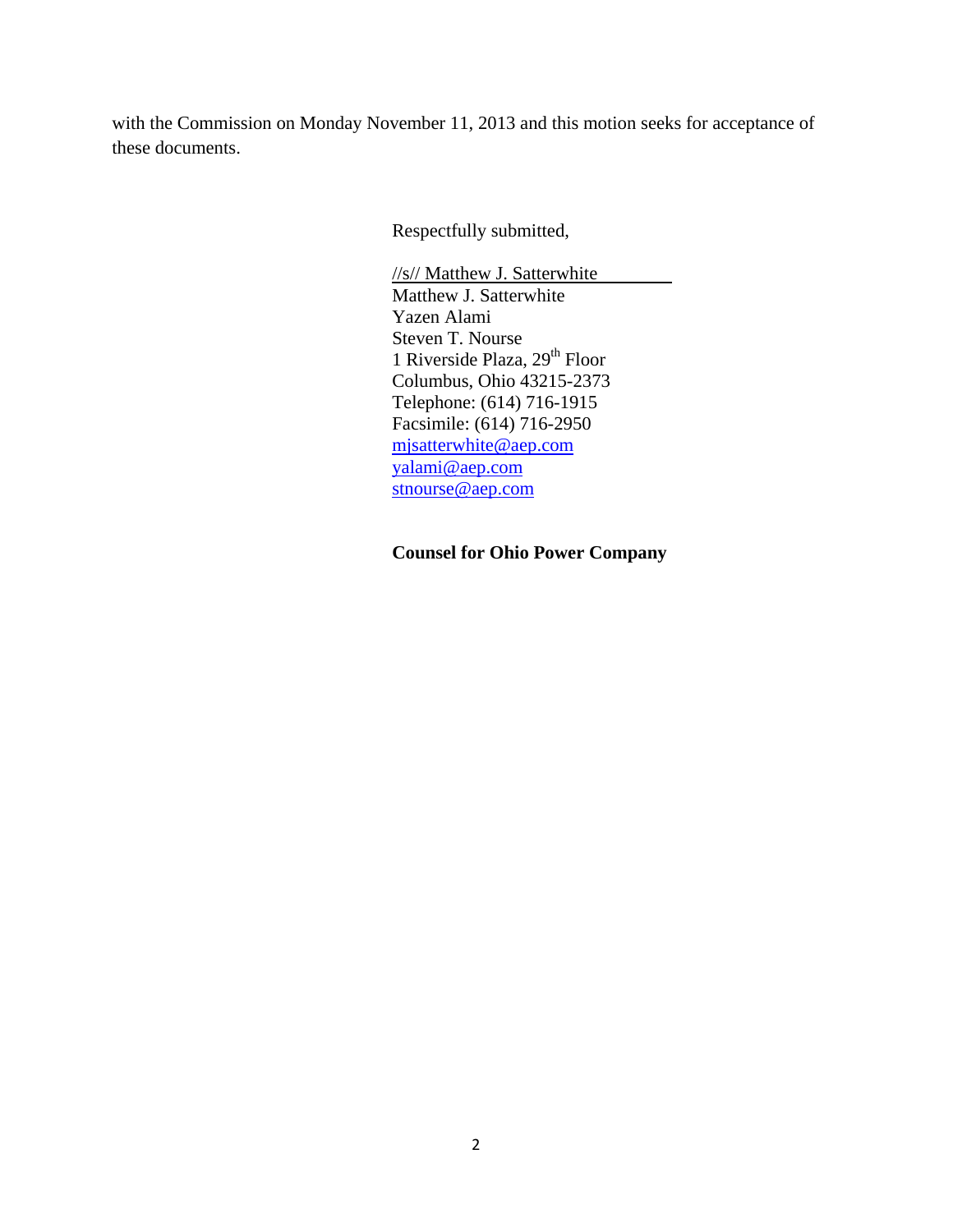#### **MEMORANDUM IN SUPPORT**

 The due date for pre-filed testimony in these proceedings was established by the Examiner as Friday November 8, 2013. AEP Ohio prepared the testimony of three witnesses, Timothy Dooley, Philip Nelson and James Henry. Mr. Henry's testimony involved confidential information from both the 2010 Audit and the 2011 Audit requiring three different confidential versions depending on what cases involved what parties and who signed confidentiality agreements. AEP Ohio also prepared a motion for a Protective Order of the confidential information included in Mr. Henry's testimony.

 Due to an administrative error the public versions of the AEP Ohio testimony was not filed with docketing electronically as was intended and as was indicated in the service email to the parties in the case. A service email was sent on Friday November 8, 2013, with the public versions attached and confidential versions were sent to the appropriate parties also on Friday November 8, 2013. Three hard copies of Mr. Henry's confidential testimony were also filed with docketing on Friday November 8, 2013 per Commission rules for confidential information. The motion for protective order that corresponded to the filing of that confidential information was also served with the testimony on Friday afternoon but not officially docketed. Two full copies of all the testimony and the motion for a protective order were also left for Examiner Parrot at the front desk on the  $12<sup>th</sup>$  floor at the Commission.

 Upon reviewing the record on Monday November 11, 2013 counsel for AEP Ohio noticed that its filings had not registered in the docketing system. Sometimes documents filed close to 5:30 PM are not reflected on the docketing until the next business day. But knowing that the instruction to file had been made prior to 5:00 PM on Friday November 8, 2013 the documents should have been reflected on the docket. After checking for a verification notice

3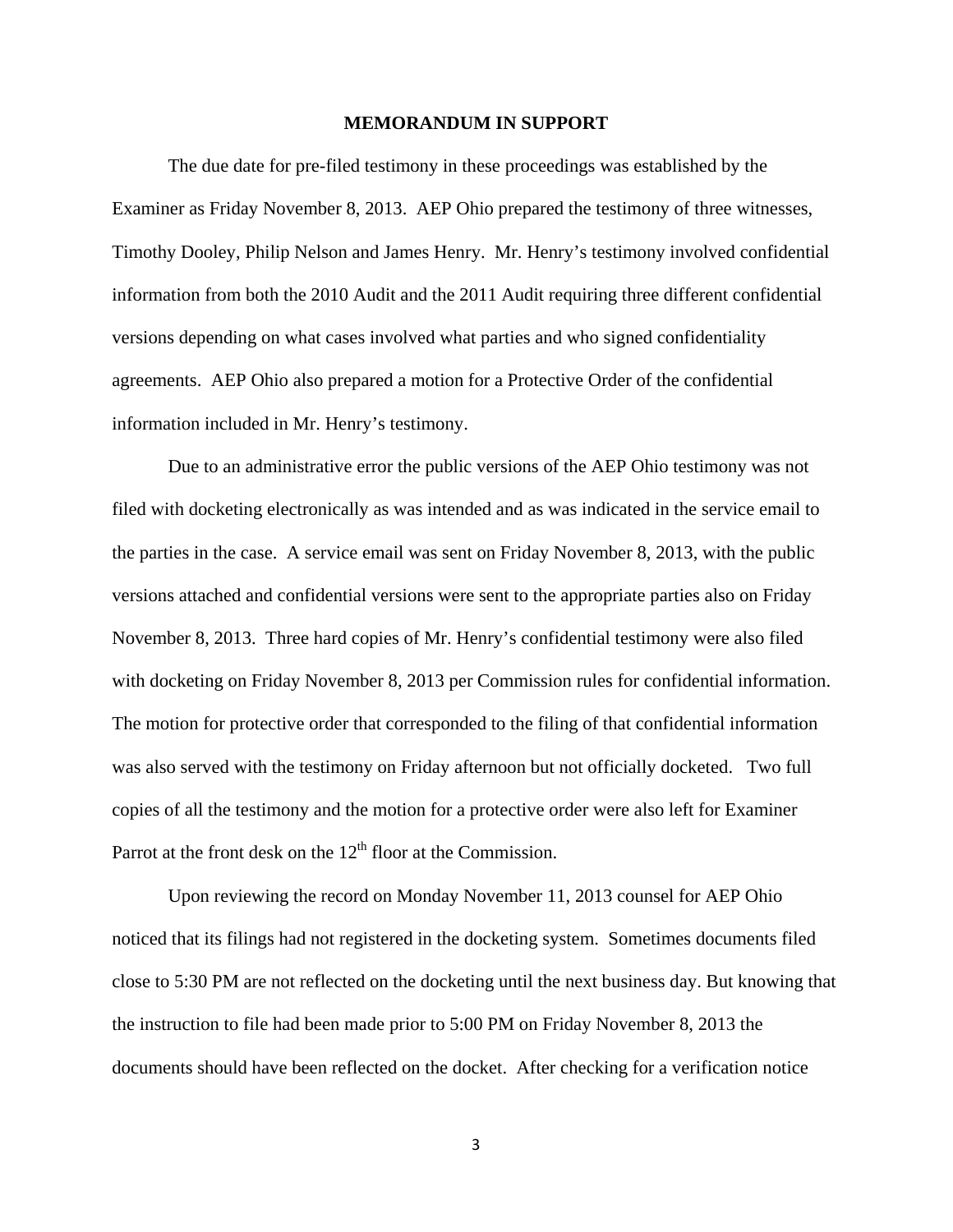from docketing and then checking with the assistant asked to electronically file the documents it became apparent that the documents had been served but not filed with the Commission's docketing system. Upon discovery on Monday morning, Counsel for AEP Ohio immediately informed the parties of the error and resent the public versions of the testimony to the parties. The testimony served on Friday November 8, 2013 was then filled on Monday November 11, 2013 and this motion and memorandum in support is being filed to seek acceptance of the testimony and the associated motion for protective order out of time.

 As this time the parties are all in receipt of the testimony finalized on Friday November 8, 2013. The versions filed are the exact same versions included in the Friday November 8, 2013 email service. The parties should not be disadvantaged by the administrative oversight of the Company. The Company is willing to delay the start date of the hearing for more time to review to the extent that its failure to complete the filing electronically with docketing disadvantages any party. The Company apologizes for the mix-up in submission and hopes its efforts to provide the different versions of confidential testimony and the public documents are appreciated.

Respectfully submitted,

/s/ Matthew J. Satterwhite Matthew J. Satterwhite Yazen Alami Steven T. Nourse 1 Riverside Plaza,  $29<sup>th</sup>$  Floor Columbus, Ohio 43215-2373 Telephone: (614) 716-1915 Facsimile: (614) 716-2950 mjsatterwhite@aep.com yalami@aep.com stnourse@aep.com

#### **Counsel for Ohio Power Company**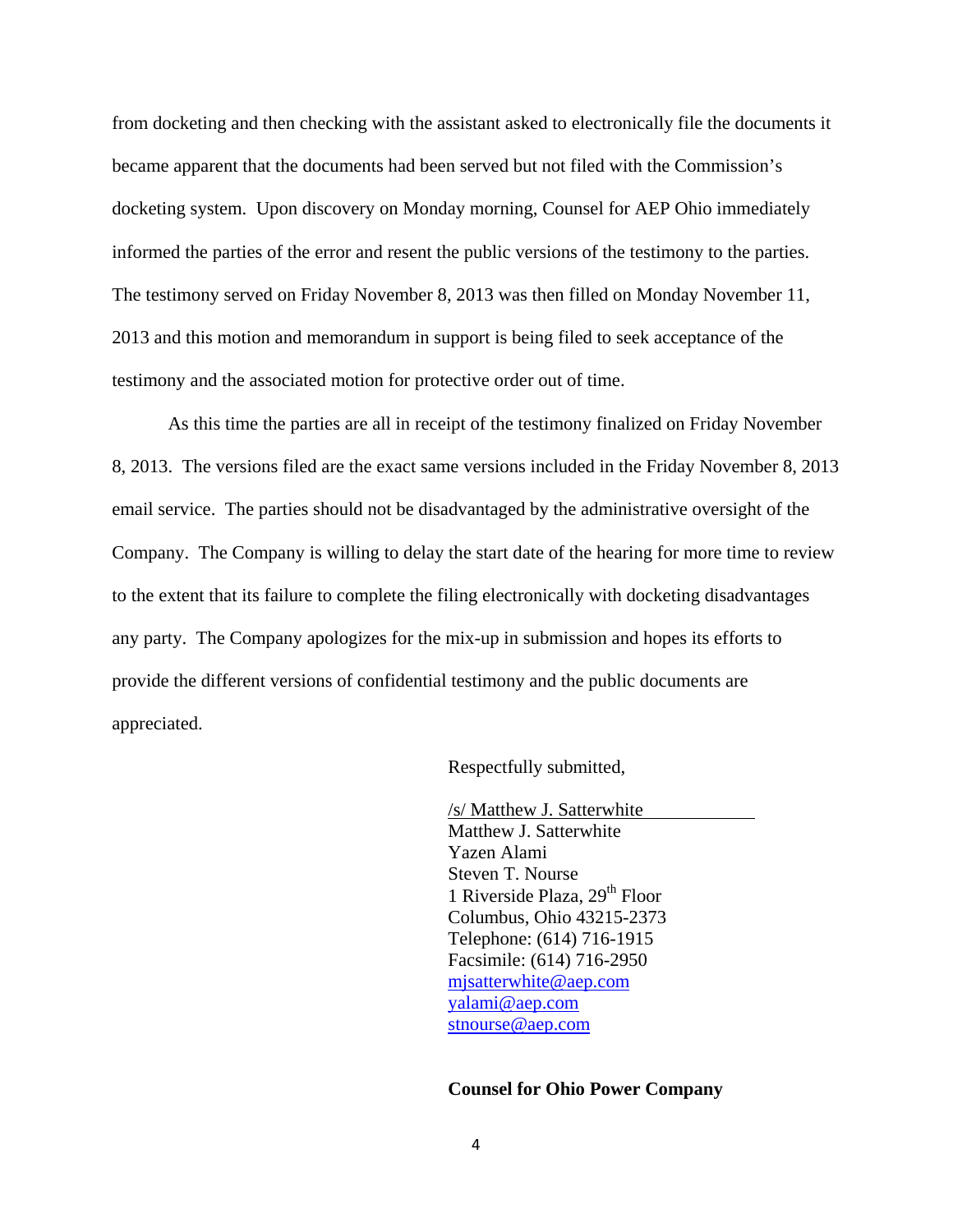### **CERTIFICATE OF SERVICE**

The undersigned hereby certifies that a true and correct copy of the foregoing was served via electronic mail upon the below-listed counsel this  $11<sup>th</sup>$  day of November, 2013.

> //s// Matthew J. Satterwhite Matthew J. Satterwhite

Thomas McNamee Steven Beeler Assistant Attorney's General Public Utilities Section 180 East Broad Street,  $6^{\rm th}$  Floor Columbus, Ohio 43215 Thomas.mcnamee@puc.state.oh.us Steven.beeler@puc.state.oh.us

Terry Etter Office of the Ohio Consumers' Counsel 10 West Broad Street, 18<sup>th</sup> Street Columbus, Ohio 43215 etter@occ.state.oh.us

Samuel C. Randazzo Frank P. Darr Joseph E. Oliker McNees Wallace & Nurick LLC 21 East State Street,  $17<sup>th</sup>$  Floor Columbus, Ohio 43215 sam@mwncmh.com fdarr@mwncmh.com joliker@mwncmh.com

Rocco D'Ascenzo Amy B. Spiller Jeanne Kingery 139 East Fourth Street 1303-Main Cincinnati, Ohio 45202 Rocco.d'ascenzo@duke-energy.com Amy.spiller@duke-energy.com Jeanne.Kingery@duke-energy.com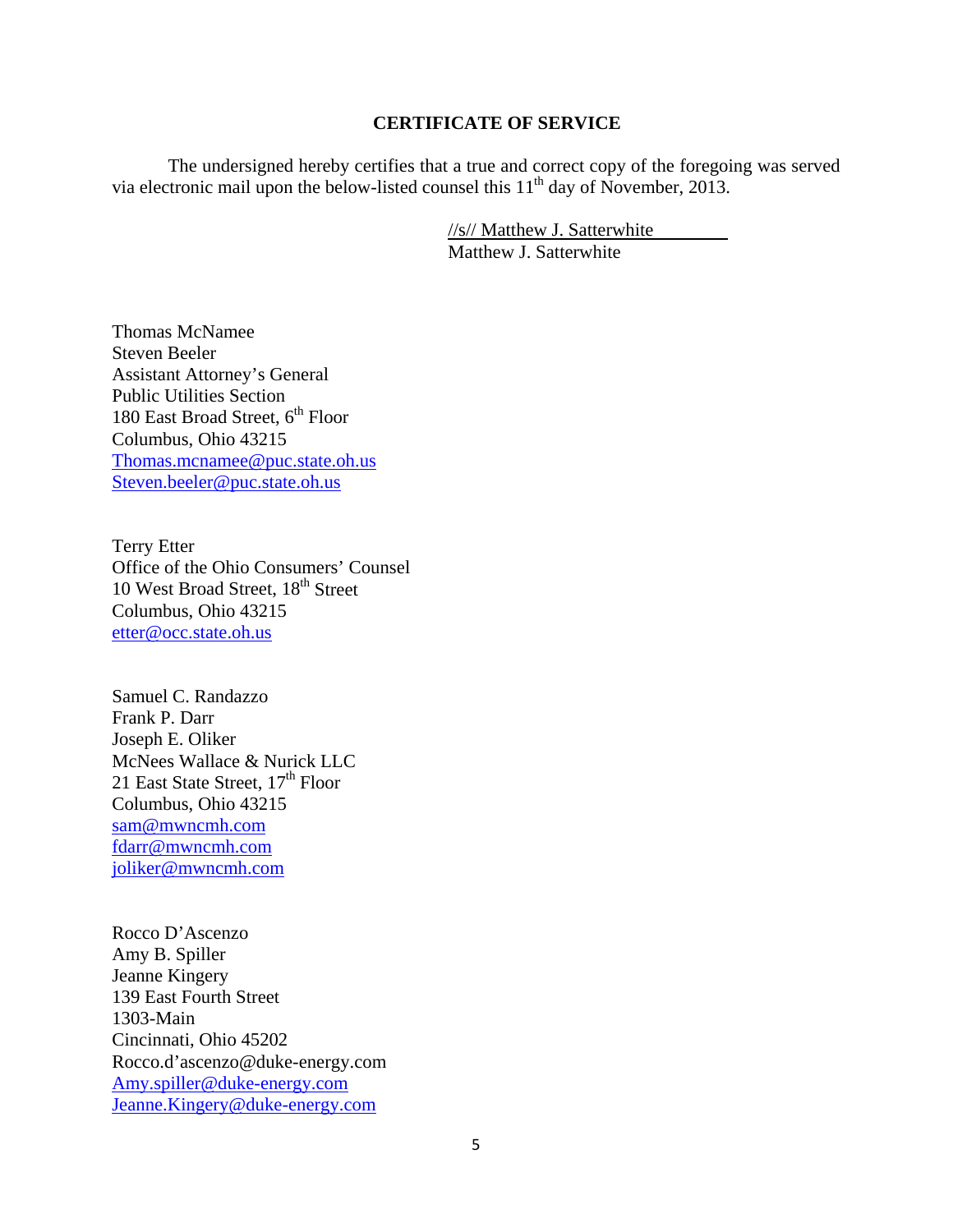Philip B. Sineneng THOMPSON HINE LLP 41 S. High Street, Suite 1700 Columbus, OH 43215 Tel: (614) 469-3200 Fax: (614) 469-3361 Philip.Sineneng@ThompsonHine.com

John J. Kulewicz M. Howard Petricoff Stephen M. Howard Vorys, Sater, Seymour and Pease LLP 52 East Gay Street P.O. Box 1008 Columbus, Ohio 43216-1008 Tel. (614) 464-5634 Fax (614) 719-4812 jjkulewicz@vorys.com mhpetricoff@vorys.com smhoward@vorys.com

Colleen Mooney 231 West Lima Street Findlay, Oh 45840 cmooney2@columbus.rr.com

Mallory Mohler Carpenter Lipps & Leland 280 North High Street, Suite 1300 Columbus, Ohio 43215 Phone: 614-365-4130 Fax: 614-365-9145 mohler@carpenterlipps.com